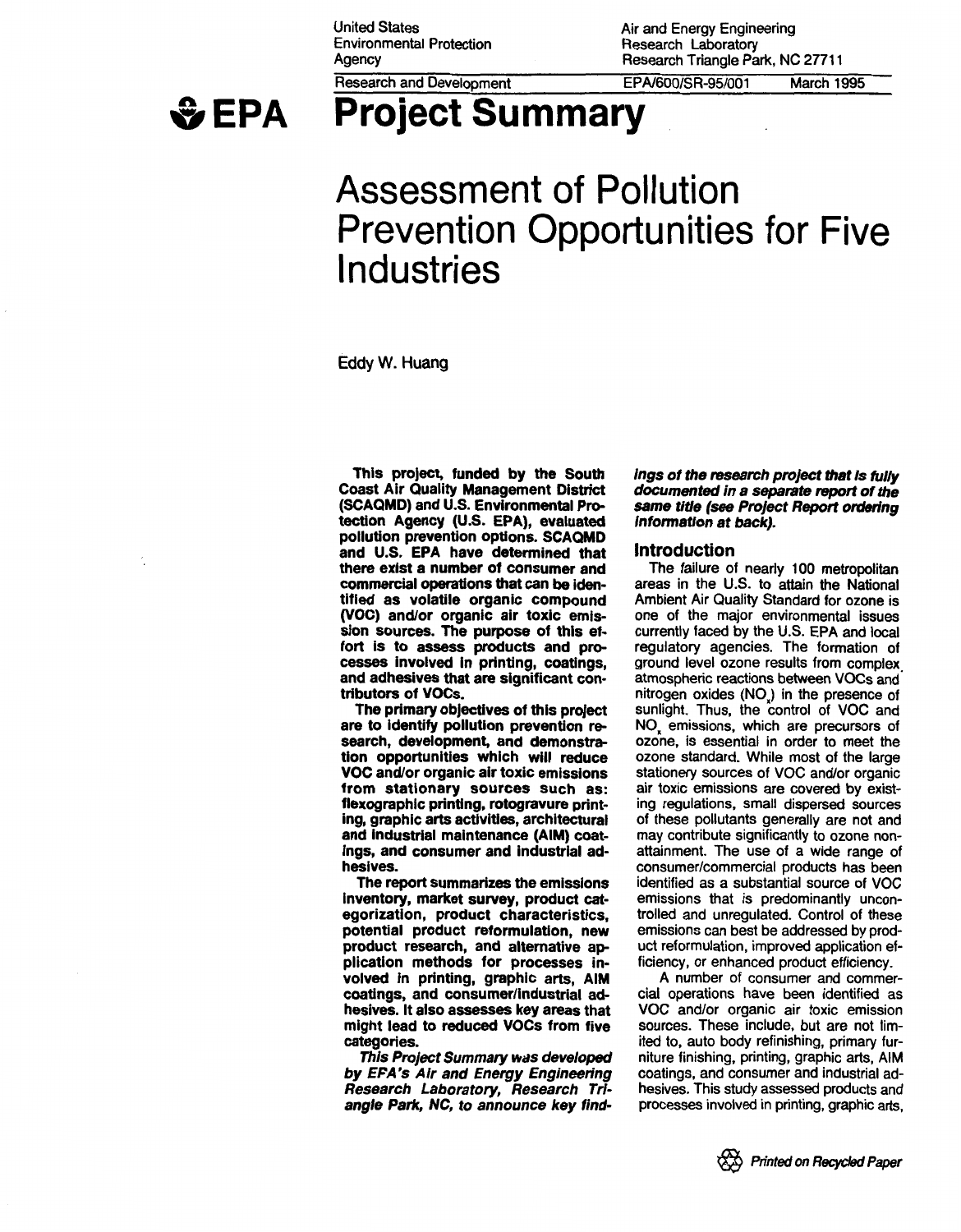AIM coatings, and consumer/industrial adhesives that are significant contributors of VOC emissions.

Five tasks were completed during this project.

- 1. Quantification of the emissions of VOC and air toxics presently regulated by the SCAQMD for the five categories identified above.
- 2. Identification of commonly used products that have significant use for each category above.
- 3. Identification of existing and potential product reformulation opportunities or substitute compounds which could result in reduced VOC emissions for each category.
- 4. Identification of emerging technolo gies for new or modified materials and/or processes that are expected to have reduced VOC emissions.
- 5. Identification of key areas that might lead to reduced VOC emissions from the five categories listed.

The report summarized the emissions inventory, product categorization, potential product reformulation, new product research, and alternative application methods for processes involved in printing, graphic arts, AIM coatings, and adhesives.

#### **Objectives**

The primary objectives of this project are to identify pollution prevention research, development, and demonstration opportunities which will reduce VOC and/ or organic air toxic emissions from the following small stationary area sources (hereinafter referred to collectively as the five specified product categories): flexographic printing, rotogravure printing, graphic arts activities, AIM coatings, and consumer and industrial adhesives.

Technologies without sufficient research to allow their implementation will be identified, as well as those promising technologies that are sufficiently mature for field demonstration.

### **Summary**

#### Printing

The pollution prevention opportunities in printing include ink/fountain solution reformulation, press maintenance, alcohol substitutes, water-soluble cleaning solvents, refrigeration of fountain solution, covering containers, and good housekeeping.

Waste reduction options in the printing process have been evaluated. The two areas that present the most promising pollution prevention opportunities are ink/fountain solution reformulation and equipment cleaning. Reformulation would involve a change from a solvent-based to a waterbased system. Equipment cleaning waste reduction would involve switching to a water-based cleaner.

One potential pollution prevention option is to use a low-VOC fountain solution. Many new water-based inks are available, but only limited research and product development are focused on low-VOC fountain solution. A new biodegradable fountain solution which can reduce VOC emissions from traditional sheet printing processes has been identified. However, certain chemicals in many ink formulations can interfere with the chemistry of this fountain solution. This is an area with great emissions reduction potential.

The merits of this low-VOC fountain solution are:

- The hydrophobic/hydrophilic nature of the product produces a very high resolution (sharp) image;
- The superconcentrated nature of the product permits minimum storage space;
- The chemical nature of the product allows use of lower quality water;
- Product use results in 30% less ink use; and
- Current testing shows compatibility with most available inks.

Disadvantages are:

- The necessary strength of this fountain solution depends on the ink formulation;
- Test projects showed trace benzene in standing water solution, perhaps due to sulfate-reducing bacteria indigenous to the South Coast Basin; and
- The impact of potentially increased wastewater volume.

An alternative cleaning technique for rotogravure printing cylinders involves the use of aqueous solutions and ultrasonication. Ultrasonication enhances the cleaning efficiency of aqueous detergent solutions. The cylinders are immersed and rotated for only a few minutes (the immersion time may be extended or repeated for difficult cleaning jobs).

The cylinders are then rinsed with clean water and dried using either compressed air or towels. Use of hot rinse water hastens the drying. Applicability of this technique depends on:

- The potential for damage to the cylinders from the water immersion, and
- Whether the cylinders are difficult to dry (especially if thorough drying is costly).

# AIM Coatings

High-solids coatings, inorganic coatings, radiation-curable coatings, and waterborne coatings are conventional products with potential to achieve VOC compliance for AIM coatings. New products (OS Fluids™) from Dow Corning using volatile silicone fluids as solvent replacement were studied. These fluids are considered to be "Ozone Safe" by Dow Corning and are specifically developed to remove industrial soils (machining fluids, fluxes, waxes, fats, oils, greases) from metal and other substrates. They are useful as carriers in a variety of coatings and other formulations. OS Fluids have been used to clean coating materials from equipment.

OS Fluids are pure methyl polysiloxanes of linear structure, contain no additives, and are essentially non-toxic. They decompose chemically in the environment. They have a life expectancy in the atmosphere of less than 30 days, after which they decompose to carbon dioxide, silicic acid, and water. These OS Fluids are recyclable following vacuum distillation and optional filter finishing steps. Product warnings include proper disposal (the materials are classified as ignitable waste) and avoidance of sprays and mists (they may pose a fire problem).

# Consumer and lndutrial Adhesives

Available technologies to minimize VOC emissions for adhesives include reactive diluent-based adhesives, exempt solventborne adhesives, waterborne adhesives, and solventless adhesives. Reformulated adhesives that use exempt organic solvents are considered hazardous air pollutants and/or depleters.

Terpanes (mostly simple d-limonene products) have been demonstrated to be safe for use in metal cleaning applications as a replacement for chlorinated solvents such as 1,1,1-trichloroethane. New generation terpenes are currently being developed which have the advantages of low odor, high flash point, low residue, low vapor pressure, minimal waste discharge, low VOC emissions, and superior performance. While identified as a replacement for solvent cleaners, it has not been identified as a substitute for diluent solvents in adhesive formulations due to its expense and reactivity with polymers.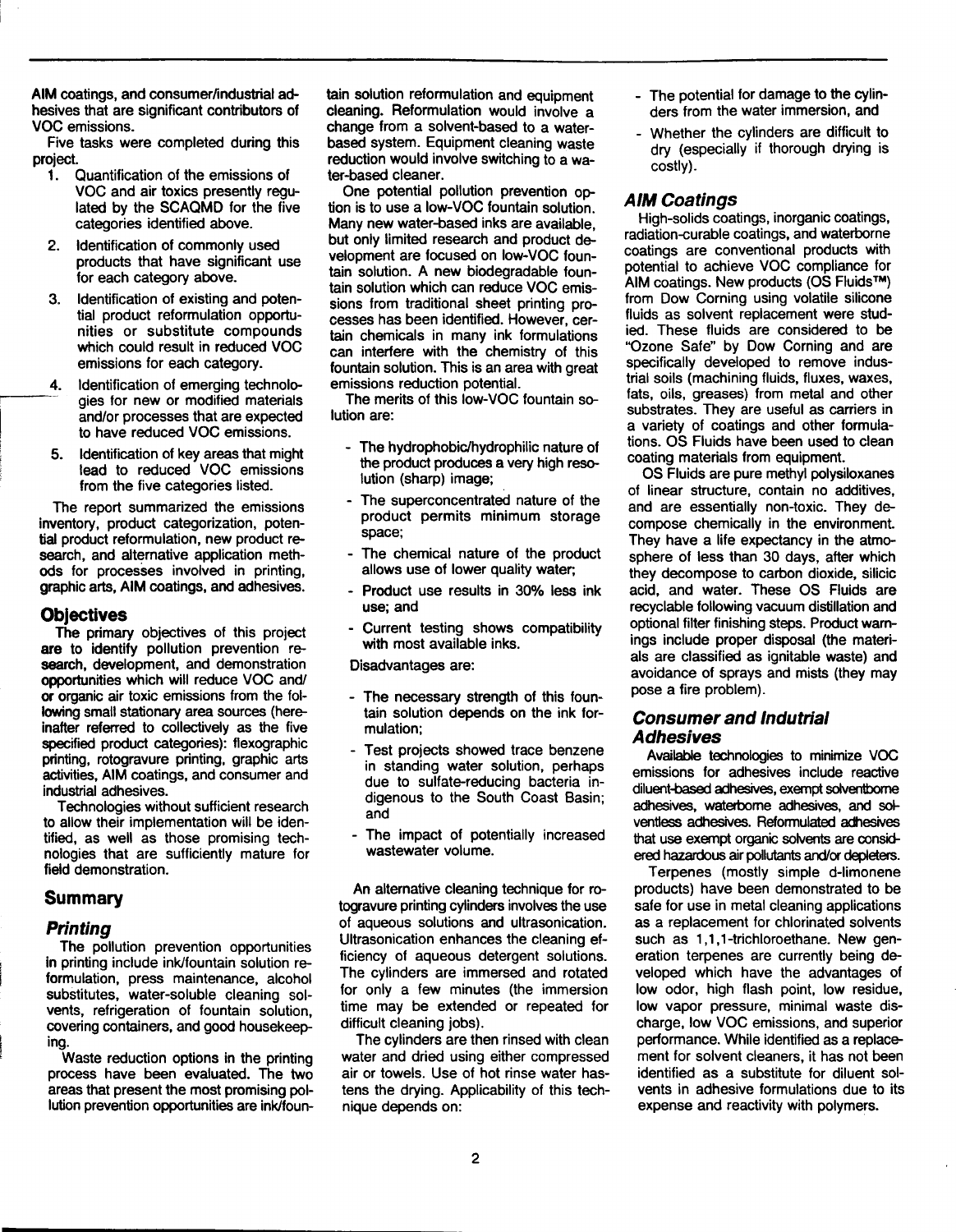# **Demonstration Project-Low-VOC Fountain Solution**

Based on the assessment of the emission reduction potential for printing industries, AIM coatings, and consumer and industrial adhesives, the new low-VOC fountain solution is a significant opportunity for pollution prevention and could merit further technology evaluation and demonstration.

The applicability of low-VOC fountain solution to the printing industry was evaluated in July 1993. The low-VOC fountain solution selected for evaluation is manufactured by Color Brite, Inc. of Huntington Beach, CA. The demonstration consisted of four projects. Two were held at Color Brite's facility, one for their ASR-red fountain solution concentrate (for Pro-alcohol dampening systems) and the other for their APG-green (for integrated presses). The other two facilities selected have switched to the Color Brite Low-VOC Fountain Solution within the past 3 or 4 months.